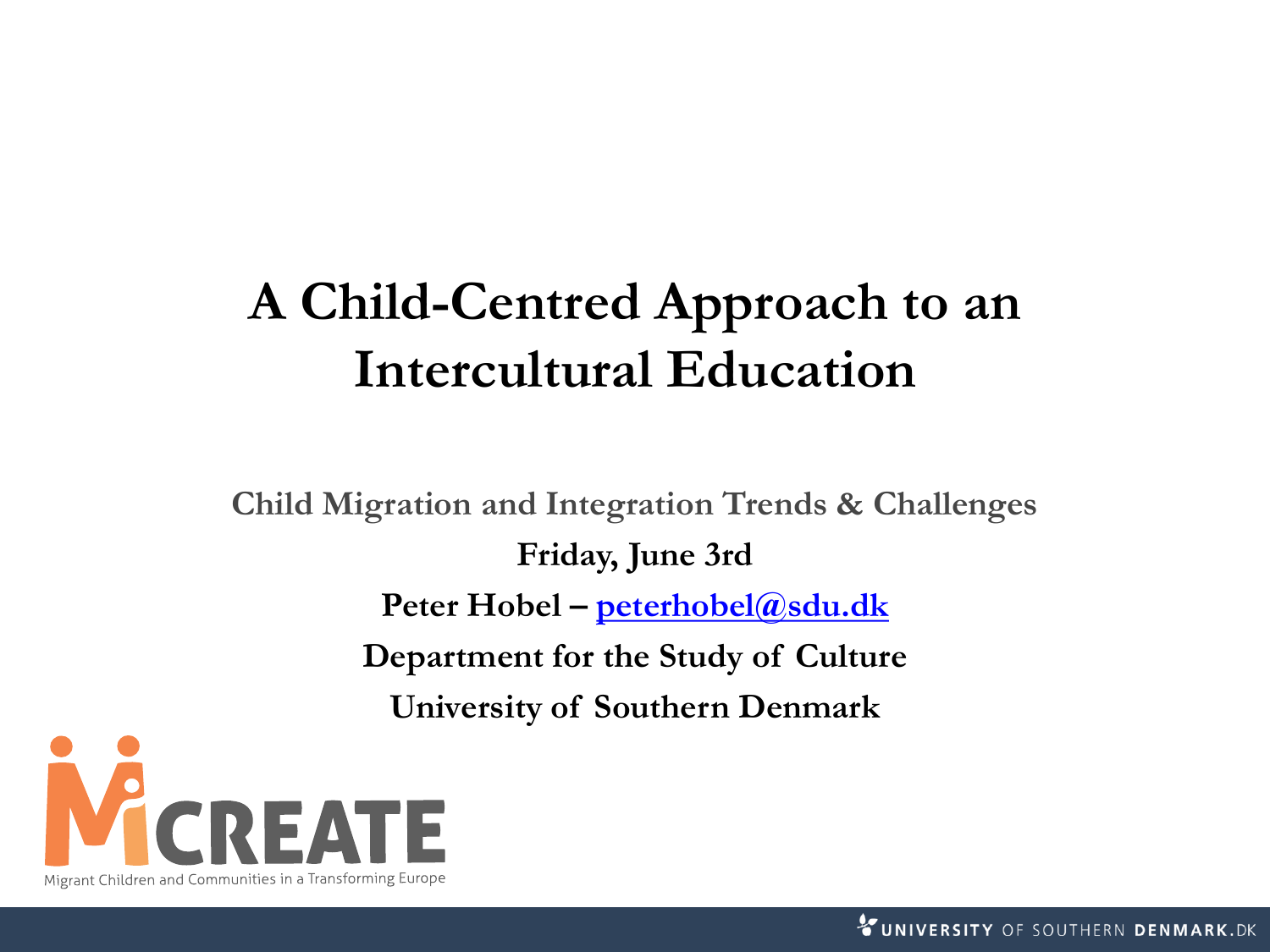### **A Child-Centred Approach to an Intercultural Education Research Question**

- Are the personal and cultural experiences of migrant children included in lessons and education?
- And, if so, how?
- What is the teachers' approach to education in a culturally diverse school?
- How do migrant children perceive and experience education?
- Work in progress  $-$  not a completed study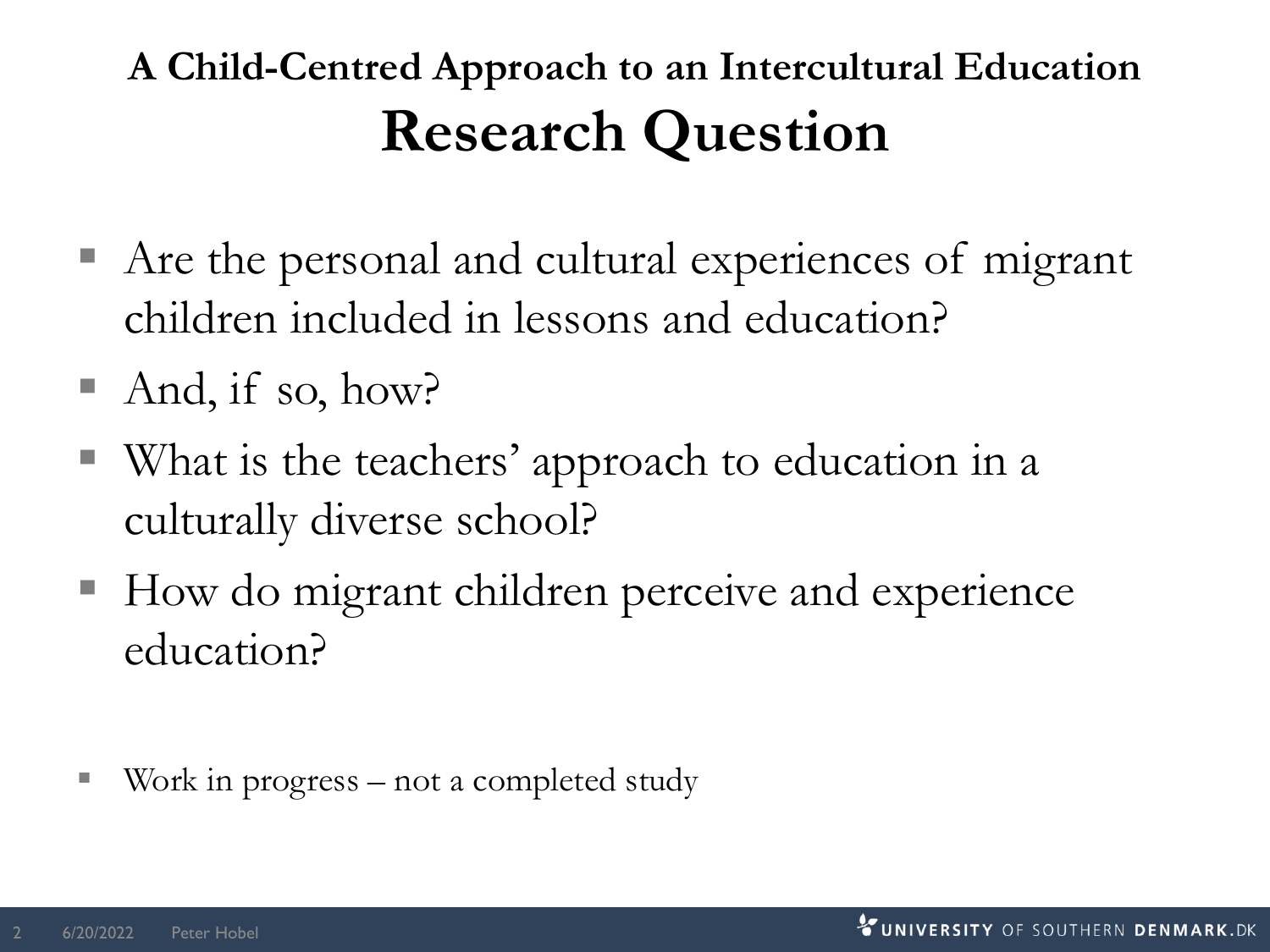# **Data and Methodology – the Danish MiCREATE-team**

- **Data** are from three schools
- **Participant observation:** altogether 38 days
- **38 lessons** (lesson plans) (*I examine how lessons, content, and knowledge construction processes are reported in the field notes*)
- **77 individual art based interviews** with migrant children

### **10 focus group interviews**

(*search words: teaching, teacher, school, education*)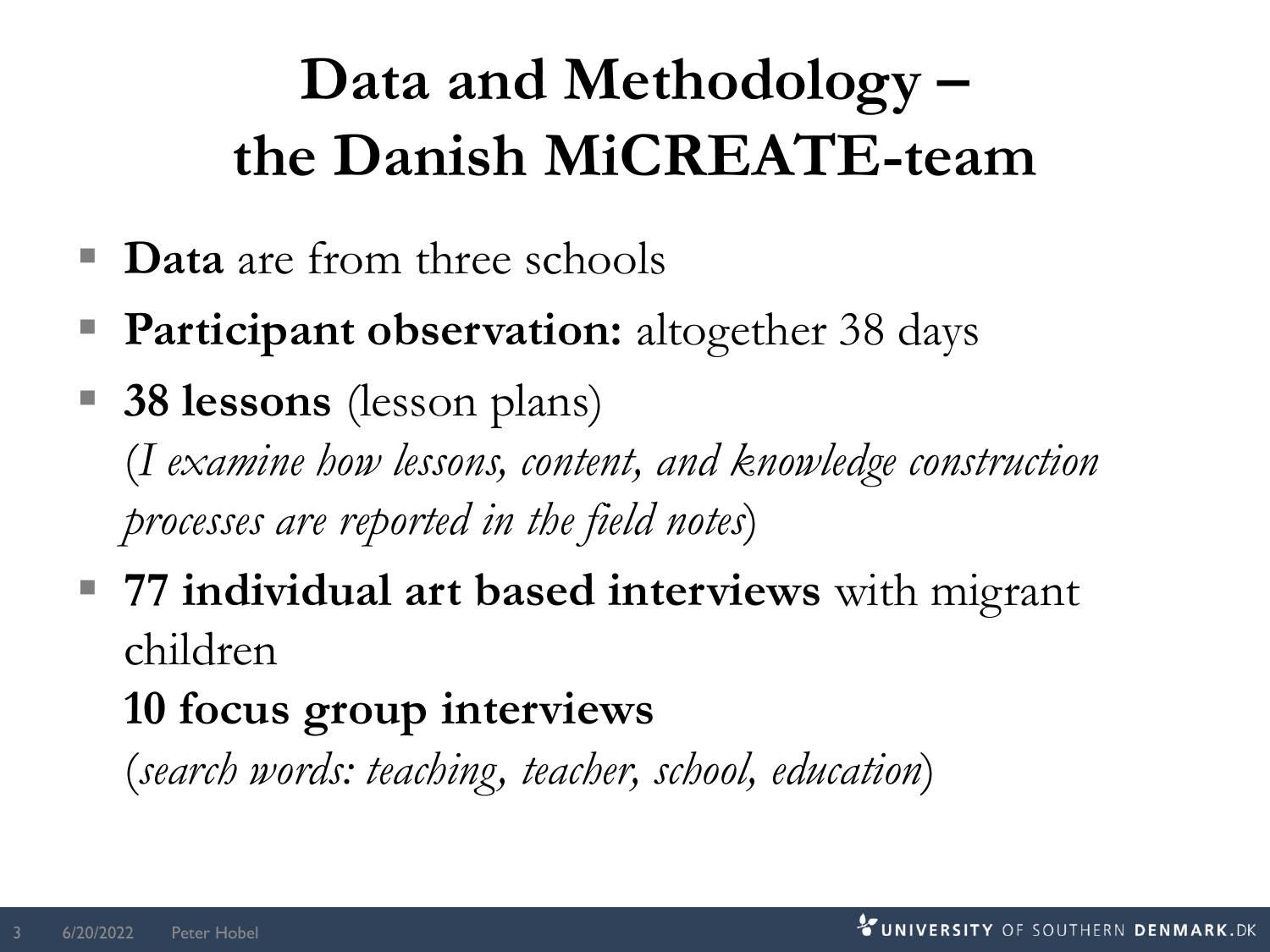# **Lessons –**

**Subjects, Grades and Approaches to Learning, Theory**

#### **Lessons** observed

- 9 lessons in grade 6
- 13 lessons in grade 10
- 17 lessons in reception class
- **Subjects observed**
- **•** German  $(1)$
- Danish (11)
- Religious Education (2)
- History/Social Science (4)
- $\blacksquare$  English (11)
- $\blacksquare$  Math (7)
- $\blacksquare$  Psychology (1)
- $\blacksquare$  Art/Design (1)
- Physcial Education (1)
- **Approaches to Learning**
- Teacher-centered/content**centered position.** Focus: Acquisition of skills. Transmission of academic knowledge.
- **Child-centered/learningcentered position.**

Focus: Connecting the personalcultural knowledge of the children and the academic knowledge of the school. Include themes that appeal to the pre-understanding and experiences of the children.

. Baird/Northfield 1992, Vygotsky 1962, Paulsen 2013, Illeris 2004, Banks 2019, Grzymala-Kazlowska 2016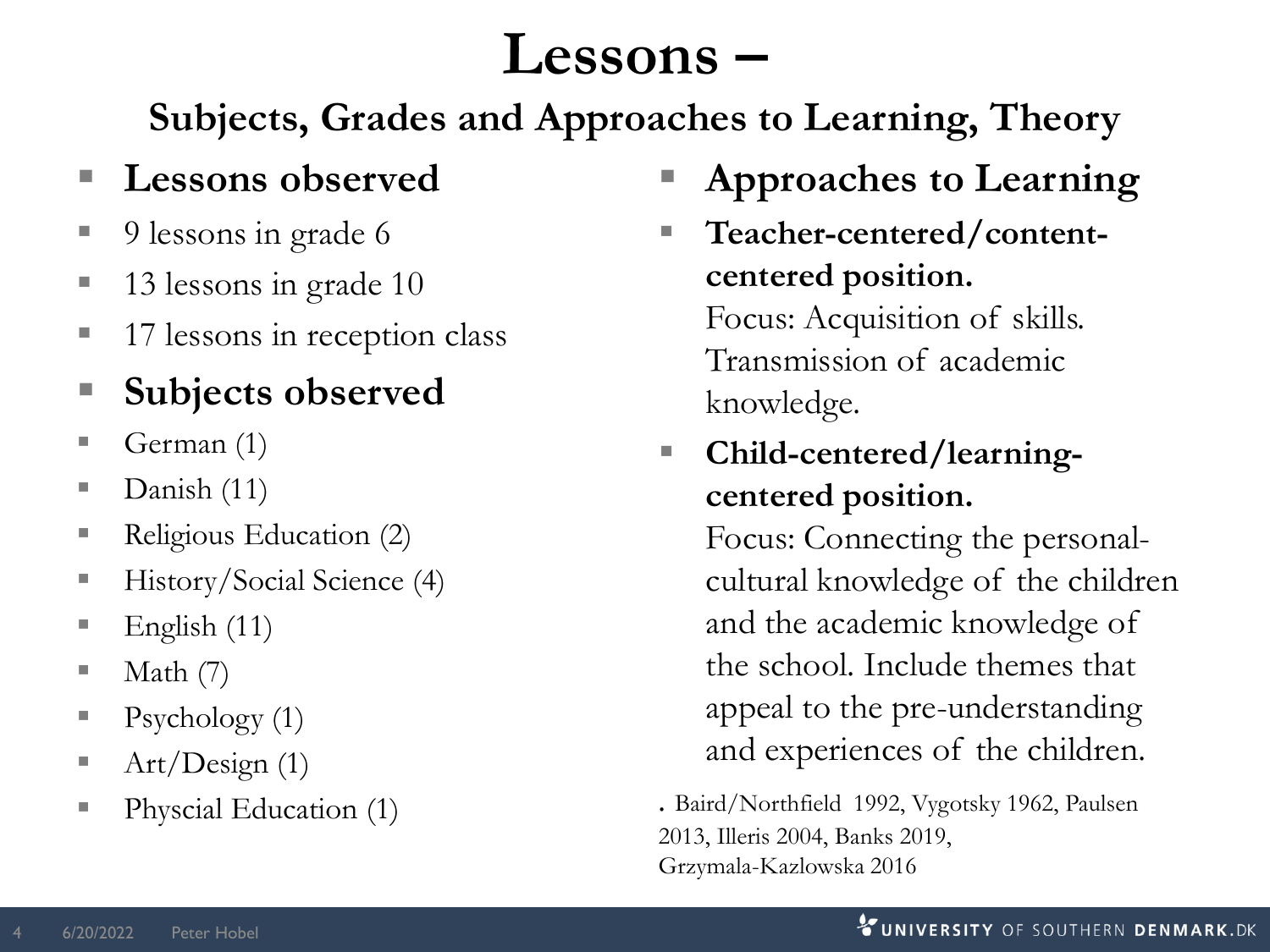# **First Example**

#### **Analyses and Theory**

| <b>EXAMPLE 1</b> |                                                                                                                  | <b>DISCUSSION</b>                                                                                                                                       |
|------------------|------------------------------------------------------------------------------------------------------------------|---------------------------------------------------------------------------------------------------------------------------------------------------------|
|                  | • Meadow-school,<br>reception class<br>• Theme:<br>Migrants having a job: Taxi<br>drives, desk clerks, cleaners, | • The <i>intention</i> is to involve the<br>experiences of the children<br>• Monocultural regime<br>Infusion approach<br>• Othering the children, their |
|                  | warehouse operatives<br>Taking a teaching<br>ressource/textbook as the<br>starting point                         | families, and their anchor<br>points<br>Learning resistance is more<br>than likely to occur                                                             |

*Banks 2009, Illeris 2004, Paulsen 2013, Grzymala-Kazlowska 2016*

**I only have time to scrutinize this example**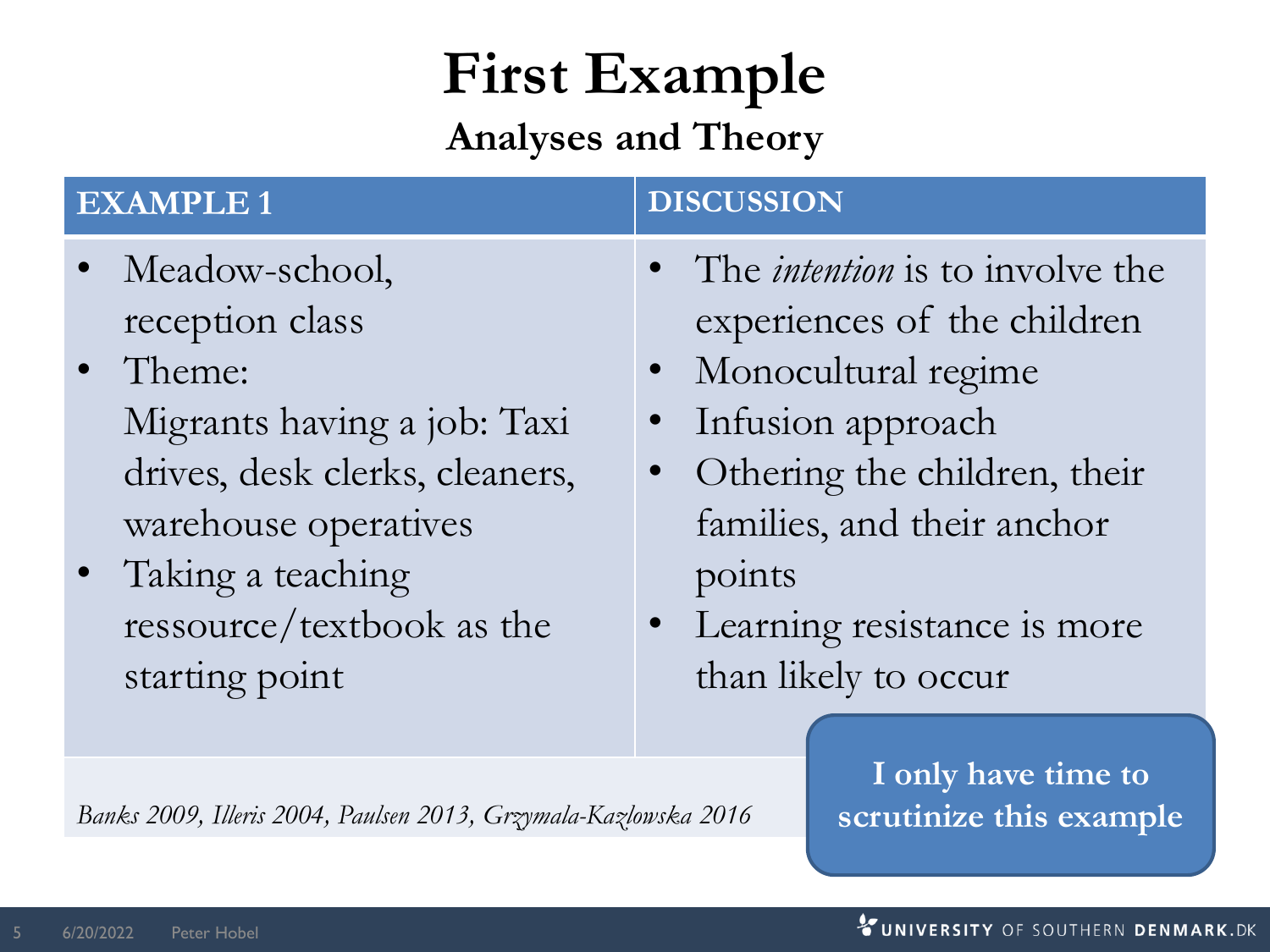# **Second Example**

**Analyses and Theory**

| <b>EXAMPLE 2</b>                                                                                                                                                                                                            | <b>DISCUSSION</b>                                                                                                                                                                                                         |
|-----------------------------------------------------------------------------------------------------------------------------------------------------------------------------------------------------------------------------|---------------------------------------------------------------------------------------------------------------------------------------------------------------------------------------------------------------------------|
| • Elderflower-school, receptions<br>class<br>• Theme: History: Middle Ages<br>in Denmark<br>• The children produces a<br>poster about a significant<br>event from the same periode<br>of time in their country of<br>origin | Active involvement of the<br>experiences and anchor points<br>of the children<br>· Multicultural regime?<br>• Infusion approach or<br>transformative approach?<br>• Acceptance and/or othering?<br>• Learning resistance? |

*Banks 2009, Illeris 2004, Paulsen 2013, Grzymala-Kazlowska 2016*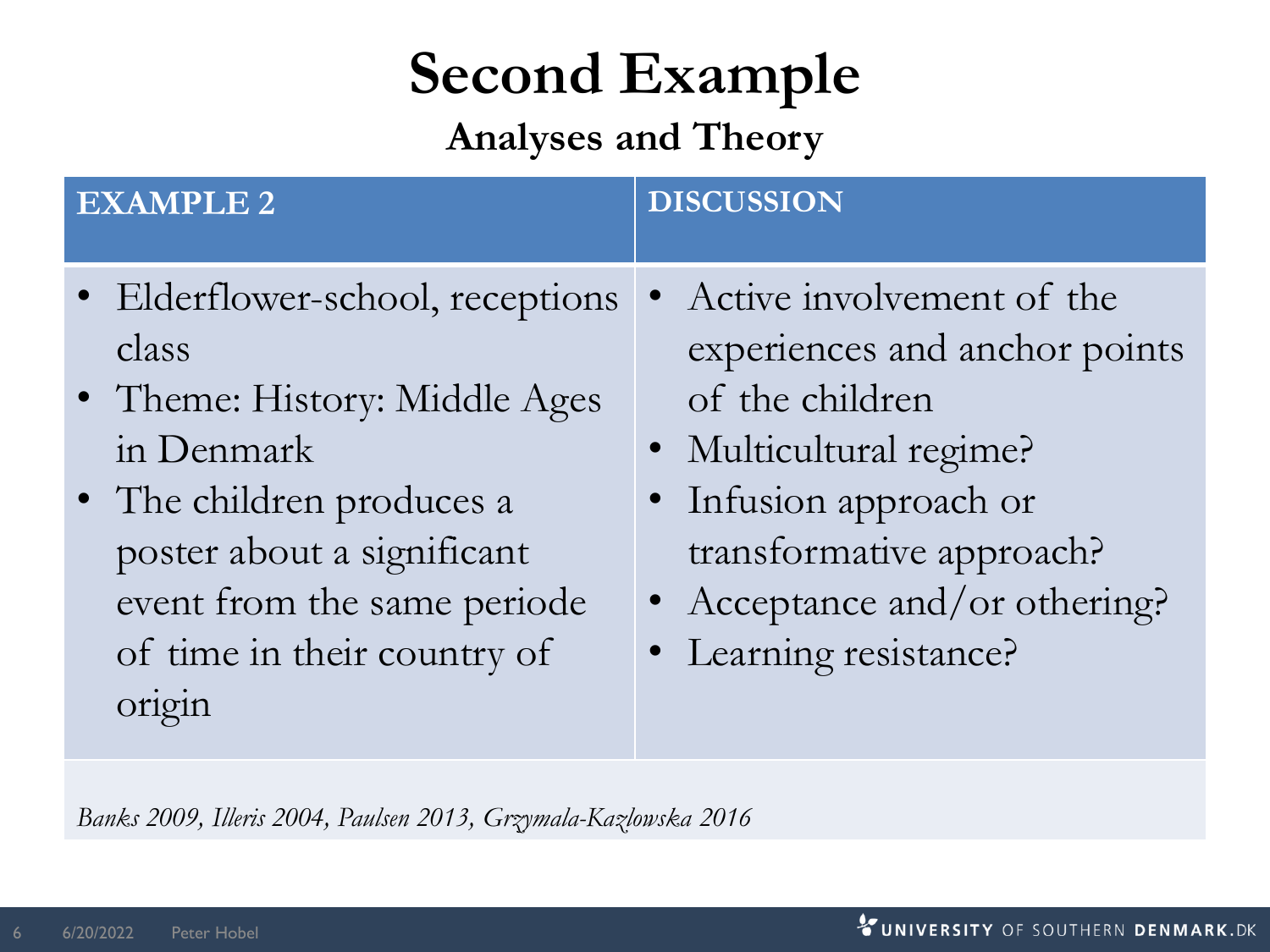# **Third Example**

**Analyses and Theory**

| <b>EXAMPLE 3</b>                                                                                                                | <b>DISCUSSION</b>                                                                                                                                                                                                                                                                                                                                                          |
|---------------------------------------------------------------------------------------------------------------------------------|----------------------------------------------------------------------------------------------------------------------------------------------------------------------------------------------------------------------------------------------------------------------------------------------------------------------------------------------------------------------------|
| Belltown, 6th grade<br>Theme: Christianity and Islam<br>Salvation by faith alone vs.<br>law religion<br>Parables from the Bible | Even though islam is included (this<br>it is not a requirement of the<br>curriculum)The experiences and the<br>lived religion of the children (anchor<br>points) are not involved – the<br>perspective is theological and<br>dogmatic<br>Monocultural regime<br>$\bullet$<br>Infusion approach<br>Othering of Islam<br>Learning resistance is more than<br>likely to occur |

*Banks 2009, Illeris 2004, Paulsen 2013, Grzymala-Kazlowska 2016, McGuire 2008*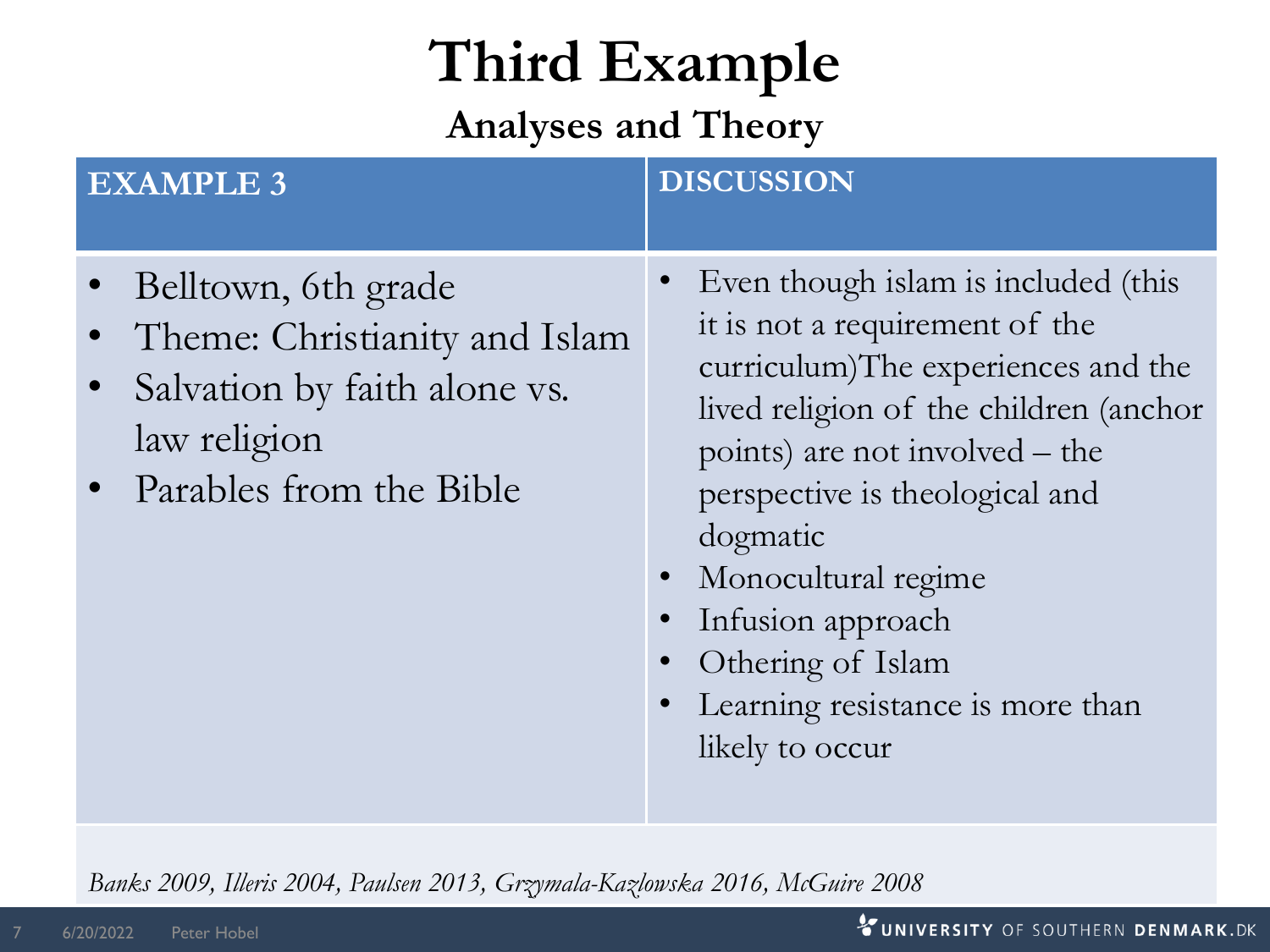## **How do migrant children talk about and perceive school and education? The Interviews**

- "Many (of the migrant children) point to the importance of learning Danish in a hurry, and the challenges related to learning a new language in fast pace. 'Well, everybody speaks Danish in Denmark, so you have to … if you want to understand each other' says one of the boys (Child 92, male, AG2)." (**National Report on Qualitative Research,** p. 13).
- Findings from the interviews:
- "School" is an important anchor point for the migrant children and their families – education and further education is crucial to the migrant children
- They find that the Danish "school" is better than "school" in their countries of origin and "school" in their transit countries. They are fond of the teachers
- It is very important to have friends at school
- They hardly talk about the content of the school subjects but they stress that Danish, Math., and English are important school subjects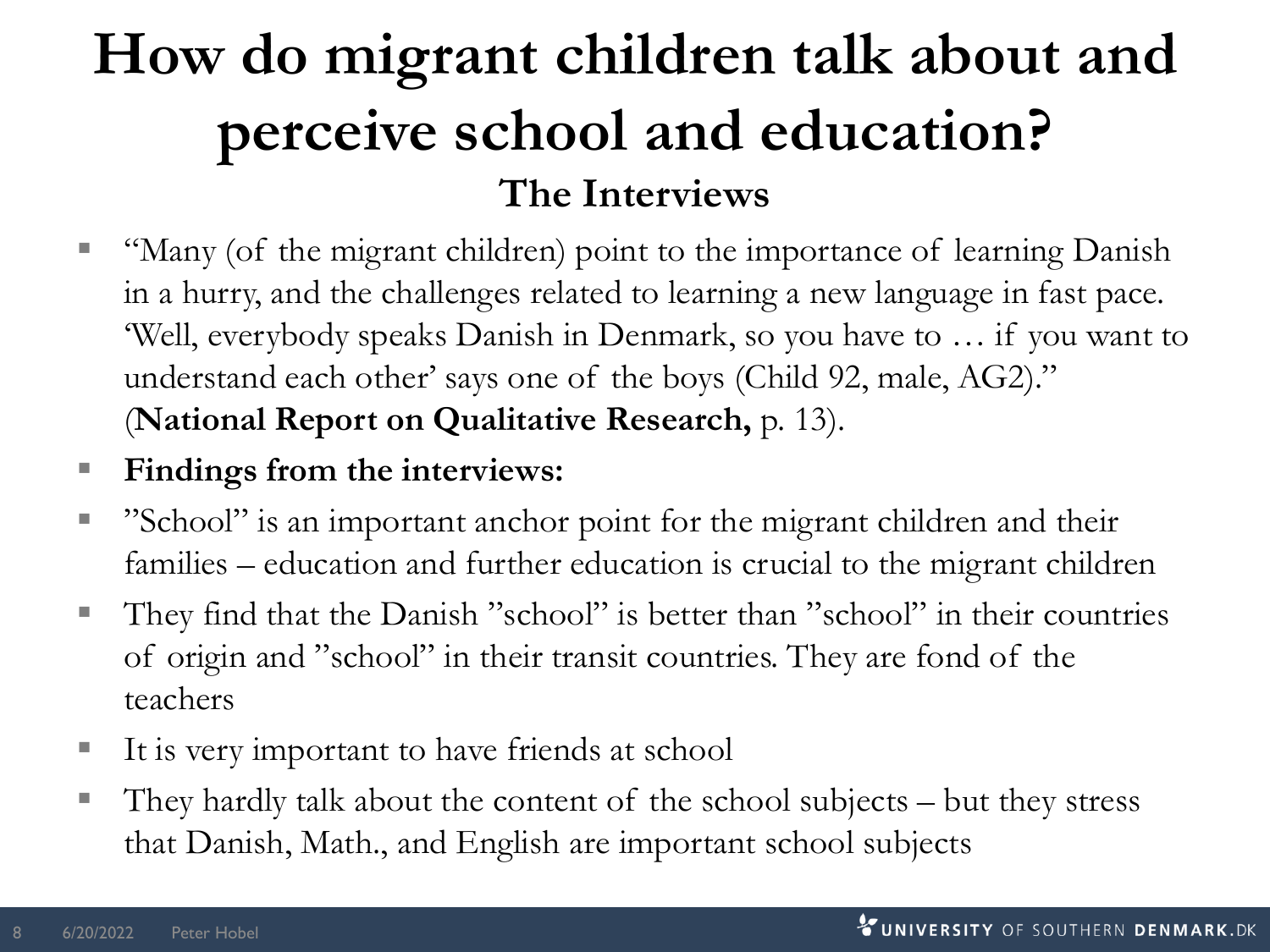# **Pedagogical and Didactical Challenges**

- Find new ways ... to involve the experiences, anchor points, and the personal-cultural knowledge of the the migrant children in the lessons/lesson plans/curriculum (a child-centered, learning orientated position)
- to make it possible for all children in the classroom to transcend and cross "ethnic boundaries … and cultural borders" (Banks 2019:77) making meaning in an intercultural enviroment
- Reflect on the differences between monocultural, multicultural and intercultural approaches
- Urge the children to strenghten their relations with friends and teachers … and to engage themselves in the content of the subjects and the knowledge construction-processes in the classrooms